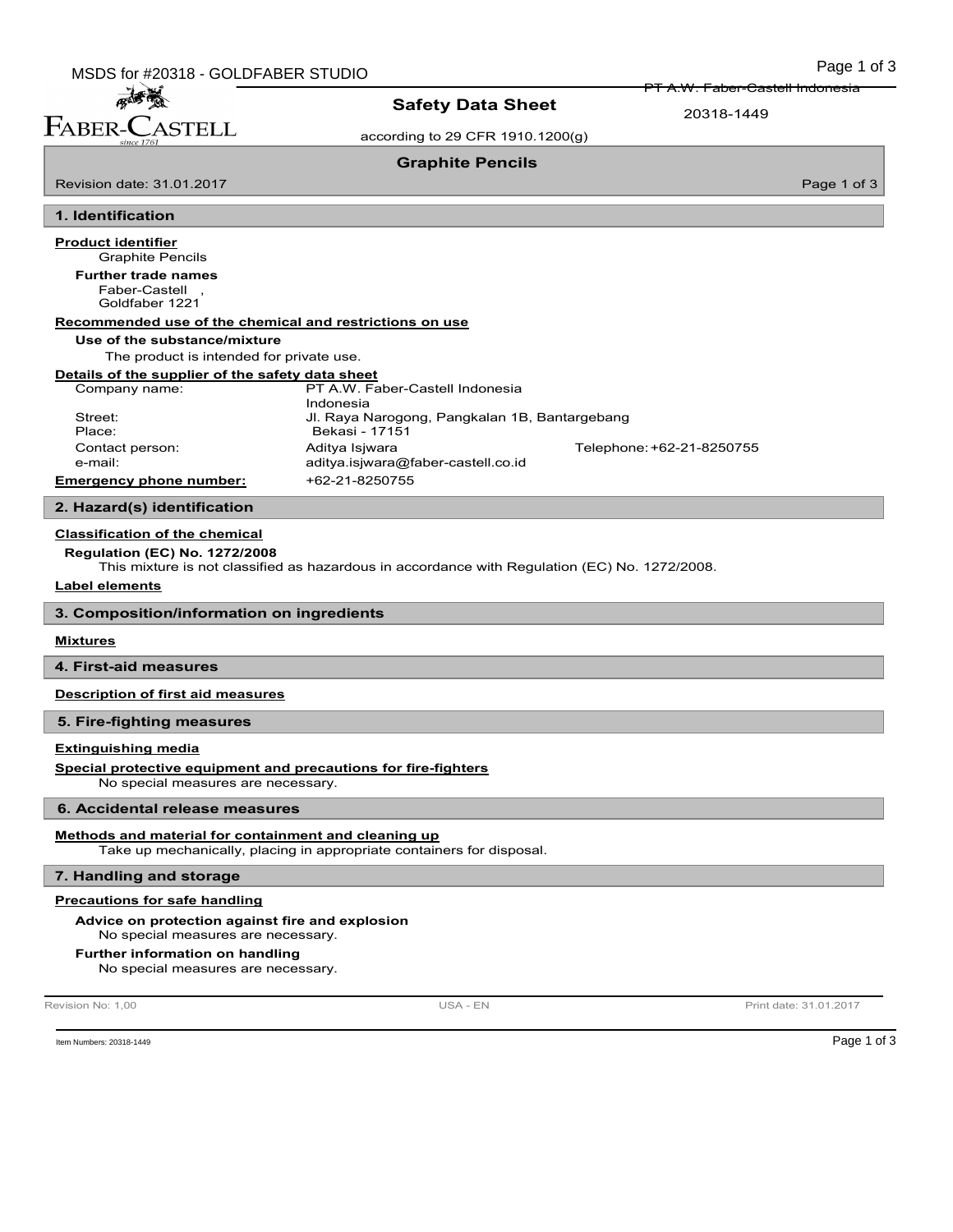| MSDS for #20318 - GOLDFABER STUDIO                                               |                                                                       | Page 2 of 3                                |
|----------------------------------------------------------------------------------|-----------------------------------------------------------------------|--------------------------------------------|
| 一番                                                                               | <b>Safety Data Sheet</b>                                              | <del>PT A.W. Faber-Castell Indonesia</del> |
| FABER-CASTELL                                                                    |                                                                       |                                            |
|                                                                                  | according to 29 CFR 1910.1200(g)                                      |                                            |
|                                                                                  | <b>Graphite Pencils</b>                                               |                                            |
| Revision date: 20.01.2017                                                        | Product code: 1607_US                                                 | Page 2 of 3                                |
| Conditions for safe storage, including any incompatibilities                     |                                                                       |                                            |
| Requirements for storage rooms and vessels<br>No special measures are necessary. |                                                                       |                                            |
| Advice on storage compatibility<br>No special measures are necessary.            |                                                                       |                                            |
| Further information on storage conditions<br>No special measures are necessary.  |                                                                       |                                            |
| 8. Exposure controls/personal protection                                         |                                                                       |                                            |
| <b>Control parameters</b>                                                        |                                                                       |                                            |
| <b>Exposure controls</b>                                                         |                                                                       |                                            |
| 9. Physical and chemical properties                                              |                                                                       |                                            |
| Information on basic physical and chemical properties                            |                                                                       |                                            |
| Physical state:<br>Color:                                                        | black                                                                 |                                            |
|                                                                                  |                                                                       | <b>Test method</b>                         |
| Changes in the physical state                                                    |                                                                       |                                            |
| Solvent content:                                                                 |                                                                       | 0%                                         |
| <b>Other information</b>                                                         |                                                                       |                                            |
| Solid content:                                                                   |                                                                       | 100%                                       |
| 10. Stability and reactivity                                                     |                                                                       |                                            |
| <b>Chemical stability</b>                                                        |                                                                       |                                            |
| Stability:                                                                       | Stable                                                                |                                            |
| <b>Possibility of hazardous reactions</b>                                        |                                                                       |                                            |
| Hazardous reactions:                                                             | Will not occur                                                        |                                            |
| 11. Toxicological information                                                    |                                                                       |                                            |
| Information on toxicological effects                                             |                                                                       |                                            |
| <b>Acute toxicity</b><br>No data available                                       |                                                                       |                                            |
| 12. Ecological information                                                       |                                                                       |                                            |
| 13. Disposal considerations                                                      |                                                                       |                                            |
| <b>Waste treatment methods</b>                                                   |                                                                       |                                            |
| 14. Transport information                                                        |                                                                       |                                            |
| <b>US DOT 49 CFR 172.101</b>                                                     |                                                                       |                                            |
| UN/ID number:                                                                    | <b>UN 0000</b>                                                        |                                            |
| Proper shipping name:                                                            | Not a hazardous material with respect to these transport regulations. |                                            |
| <b>Marine transport (IMDG)</b>                                                   |                                                                       |                                            |
| Revision No: 1,00                                                                | USA - EN                                                              | Print date: 31.01.2017                     |

Item Numbers: 20318-1449 **Page 2 of 3**